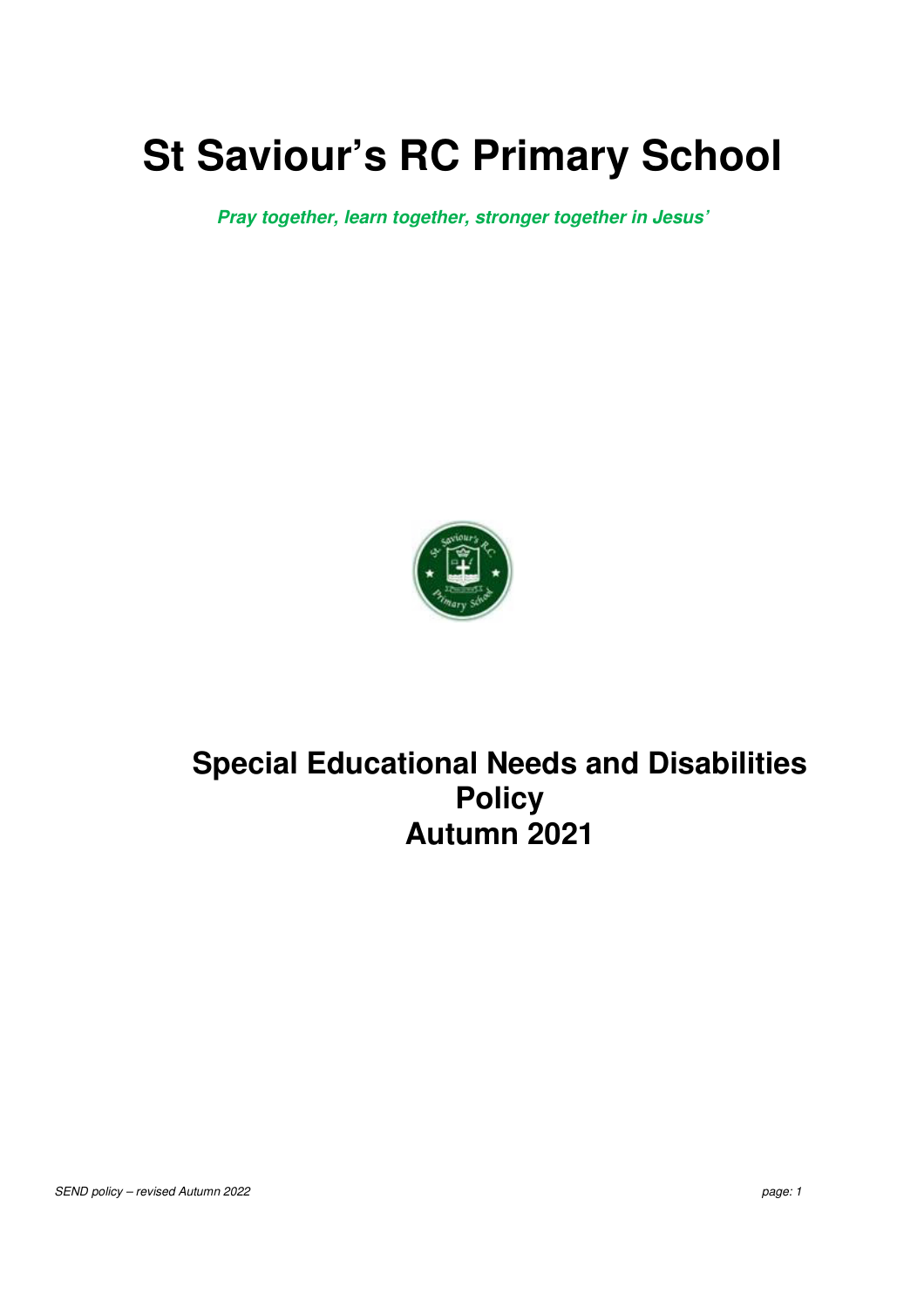# **St Saviour's RC Primary School**

### **SEND Policy**

### **Mission Statement**

#### **'Pray together, learn together, stronger together in Jesus'**

**~~~~~~~~~~~~~~~~~~~~~~~~~~~~~** 

**St Saviour's SEND Policy complies with section 19 of the Children and Families Act 2014. It has been written with reference to inclusive education set out in:** 

- Articles 7 and 24 of the United Nations convention of the Rights of Persons with disabilities
- Equality Act 2010 (advice for schools DfE Feb 2013)
- SEND Code of Practice 0-25 (2015)
- Schools Admissions Code of Practice
- Schools SEN Information Report Regulations (2014)
- Statutory Guidance on Supporting pupils at school with medical conditions (April 2014)
- National Curriculum in England framework document (Sept 2013)
- Safeguarding Policy
- Accessibility Standards 2012

#### **Introduction**

Highest quality teaching that is differentiated meets the needs of the majority of children. However, some children with SEND will need something additional and/or different from what is provided for the majority of the children.

We will do our utmost to ensure that SEN provision is made to target the needs of the children who need it.

#### **Aims and Values**

In providing for those pupils defined as having SEND, at St Saviour's we seek to:

- Be clear in our approach to identifying SEND so that parents and children can be fully involved
- Identify, at the earliest opportunity, barriers to learning for pupils with SEND
- Ensure that every child experiences success in their learning, achieves the highest possible standard and makes progress
- Enable all children to participate in lessons fully and effectively
- Values and encourage the contributions of all children to the life of the school
- Work with the governing body to enable them to fulfil their statutory monitoring role with regard to the policy statement for SEND
- Work closely with support agencies, where appropriate, to support the need of individual pupils (including the school nursed to meet medical needs)
- Ensure that all staff have access to training and advice to support highest quality teaching and learning for all pupils
- Ensure that receiving schools are fully informed about a child's needs and strengths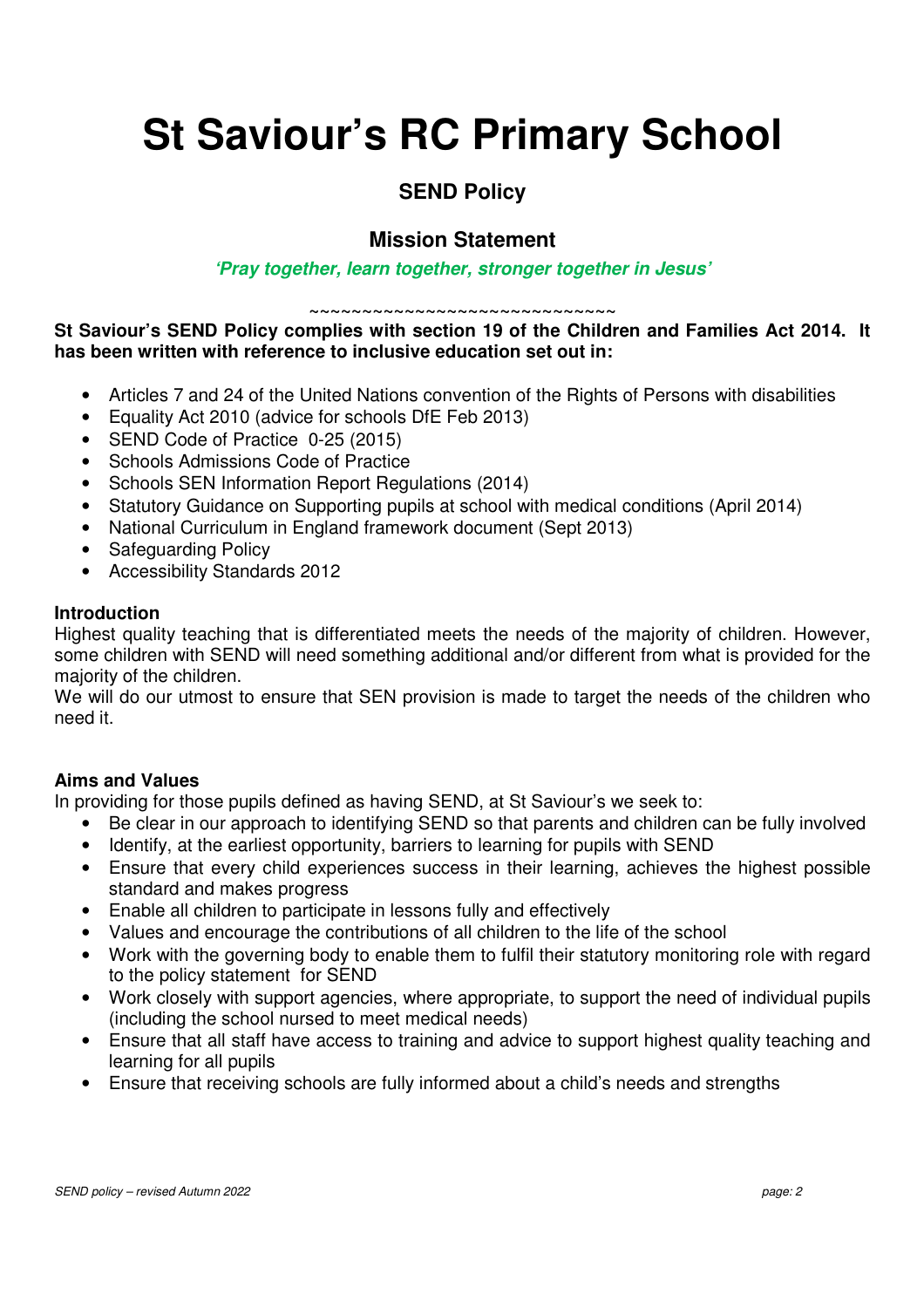#### **The Identification of Need:**

At St Saviour's we follow a **graduated approach** to identification and support. We recognise the importance of early identification and aim to identity children's special needs as early as possible. The purpose of identification is to work out what action the school needs to take, not to fit a child into a category. As part of this process the needs of the whole child will be considered, not just the special educational need.

Other factors may influence a child's progress and attainment, but this does not necessarily mean that the child has a special educational need. This might be;

- **Attendance**
- Health and Welfare
- Disability, where a reasonable adjustment under Disability Equality legislation can enable a child to make normal progress
- English as an additional language
- Children who are socially disadvantaged
- Being a looked after child
- Being a child of service personnel

Pupil Progress Meetings, which is a rigorous system for monitoring, takes place with class teachers and SLT every term. This identifies children who are not making expected progress and may include progress in other areas other than attainment, such as social skills. Sometimes children present with challenging behaviour. This is not necessarily because they have a special educational need but should be seen as a form of communication that needs to be addressed. Outside agencies may be consulted for support.

St Saviour's is committed to promoting social, emotional and mental well-being. Children need to feel valued, confident and secure to make maximum progress in their learning.

#### **A graduated response to SEND support**

Class teachers are responsible and accountable for the progress of all the pupils in their class, including where pupils receive support from teaching assistants or specialist staff**.** We believe highest quality teaching, differentiated for individual pupils, is the first step in responding to pupils who have or may have SEND.

If there are any concerns about the progress and the child's ability to access the curriculum, the four following actions, as set out in the Code of Practice, will be followed.

#### **1. Assess:**

The class teacher, working with the SENCO will carry out analysis of the pupil's needs based on observations, previous progress and attainment plus behaviour. The class teacher will complete an *SEND Inclusion referral form* for the child. In addition to this, the views of the parents and pupils will be gathered, plus in relevant cases advice from external support services. If it is decided the child does not require SEN support, their progress will be monitored and reviewed at the next Pupil Progress Meeting (PPM).

#### **2. Plan**

*SEND policy – revised Autumn 2022 page: 3*  Once it has been decided to provide a pupil with SEN support, parents will be notified. The class teacher, SENCO and parents will work in consultation to put in place reasonable adjustments and support, as well as discuss the expected impact on progress, development or behaviour. This will be reviewed termly, in line with the school's assessment cycle.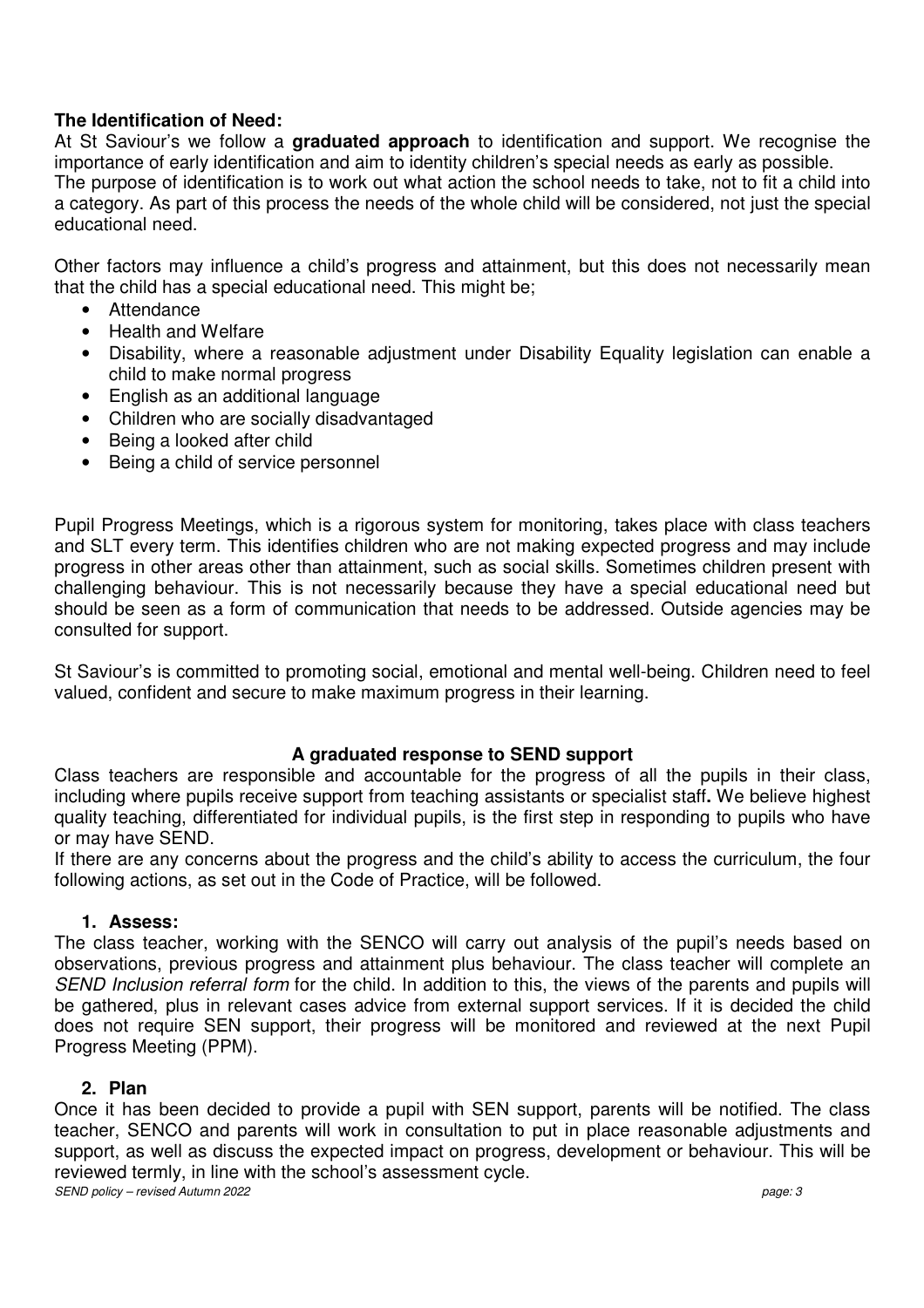All staff working with SEND pupils will be made aware of their needs, the outcomes and the support strategies required. The SENCO will keep a termly record of the extra support being given.

#### **3. Do**

The class teacher remains **responsible** for working with the child on a daily basis. Where the interventions involve group or one-to-one teaching away from the main class teacher, they still retain **full responsibility** for the pupil's learning. Class teachers will work alongside any teaching assistants involved, to plan and assess the impact of support and interventions and how they can be linked to classroom teaching. The SENCO will support the class teacher in the further assessment of the child's particular strengths and weaknesses, in problem solving and advising on the effective implementation of support.

#### **4. Review**

The effectiveness of the support and the interventions and their impact on the pupil's progress will be reviewed by the class teacher and SENCO termly, in line with the school's assessment cycle. The impact, as well as the views of the parents and pupils will feedback into the analysis of the pupils' needs and the next steps in support will be based on the outcomes of the review.

If it is felt that the pupil requires greater support, with the consent of the parents, specialist advice may be sought (through referral to the appropriate agency. Referrals can be made by the school SENCO or parents themselves.

The Early Help Assessment process is also available to children and their families if their needs go beyond support in school.

If, despite taking relevant and purposeful action to identify, assess and meet the SEND of the child (including receiving support from specialists), the child has not made expected progress, the school with parents will consider requesting an Education, Health and Care Plan (EHCP) needs assessment.

Types of SEND which we may see in school fall into 1 of 4 categories (as identified in the Code of Practice Jan 2015)

- Communication and Interaction
- Cognition and Learning
- Social, Emotional and Mental Health Difficulties
- Sensory and Physical Needs
- Children with Medical Needs (to meet these needs, a care plan is written with the school)

#### **Roles & Responsibilities**

Provision for pupils with SEND is a matter for the school as a whole. All staff members and the governing body have important responsibilities. The Code of Practice is available to all staff on the staff hard drive and can also be found in the SENCO's office.

#### **The Governing Body**

The governors have a responsibility in overseeing the provision for children with SEND in the school and are involved in establishing this policy. The provision of SEND is reported to Governors regularly at a specified meeting. There is also an elected governor, whose role it is to liaise with the SENCO at regular intervals during the year.

#### **Headteacher**

The Headteacher is responsible for the day to day management of all aspects of the school's work, including provision for children with SEND. The Head Teacher will work closely with the SENCO.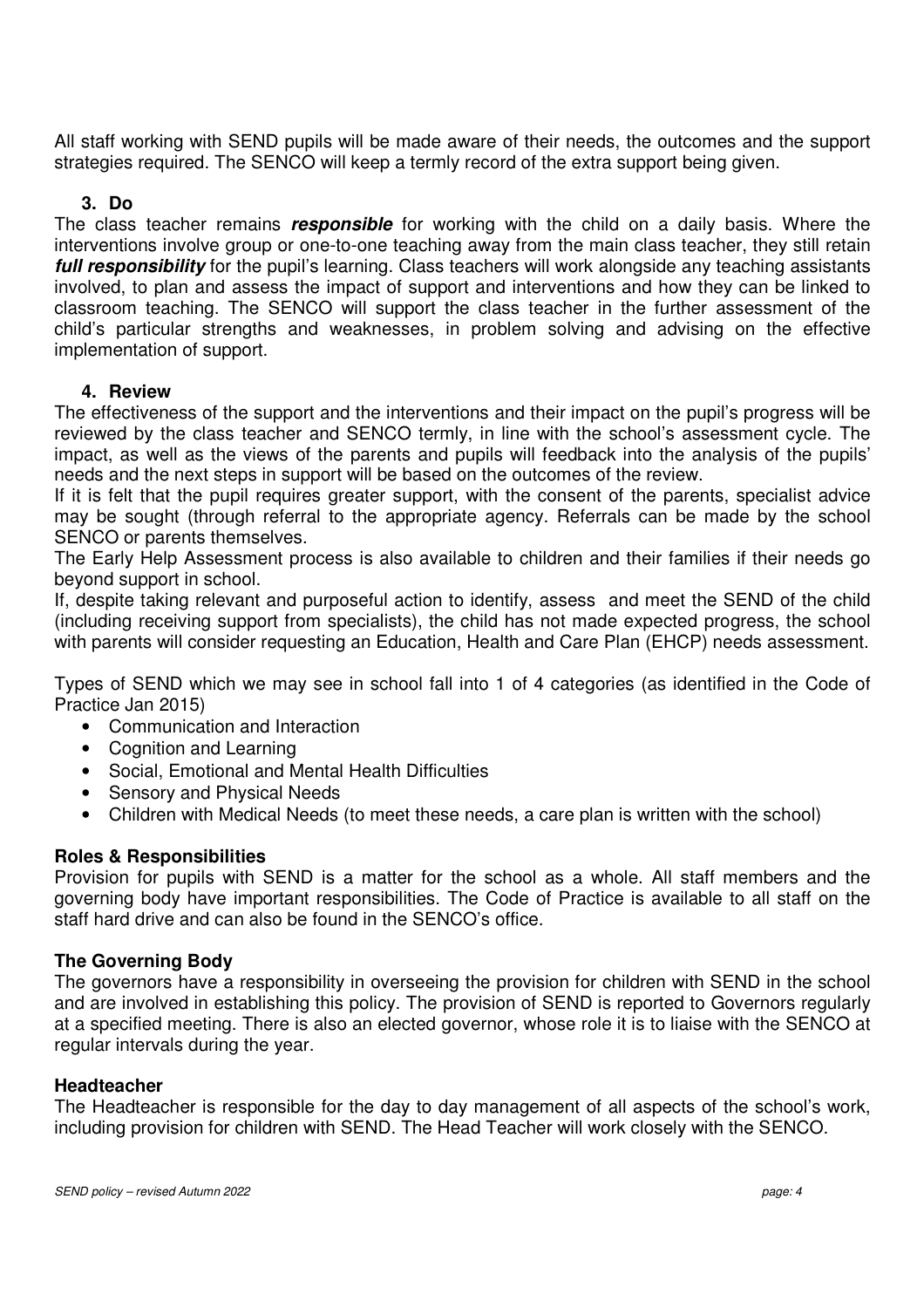#### **The SENCO**

At St Saviour's the principal responsibilities of the SENCO include:

- Overseeing the day-to-day operation of the SEND Policy
- Co-ordinating provision
- Keeping the records of all children with SEND up to date, completing the Early assessment and EHCPNA requests and making referrals to agencies for external support
- Tracking the impact of the provision provided
- Liaising with external agencies
- Liaising with parents of children with SEND, including chairing meetings involving parents and outside agencies (team around the child meetings)
- Contributing to the in-service training of staff

#### **All teaching and Non-teaching Staff**

All staff is fully aware of the procedures for identifying, assessing and making provision for pupils with SEND.

Class teachers are fully involved in providing for the needs of the children in their care. They are involved in highlighting concerns, assessing, observing, implementing and reviewing SEND provision for the pupils in their class as well as liaising with support staff to monitor and oversee the extra provision provided.

Teaching assistants have appropriate responsibility for the child's specific needs during their time with that child. They should be made aware of the desired outcomes of the provision as well as liaise regularly about the impact of support on the progress of the child with their class teacher.

Non-teaching staff have a responsibility to support the emotional wellbeing of children with SEND and liaise with class teachers if necessary.

If required specific training will be arranged by the SENCO. This includes access to an educational psychologist, outreach teams from Drumbeat who are experts in autism, specialist teachers from the specific learning difficulties team (dyslexia) and we also buy into an enhanced service from the speech and language team. A speech therapist attends the school for one day each week for half of each term. She assesses individuals, trains teachers in whole class strategies and works with teaching assistants to deliver specialist intervention for small groups.

#### **Partnership with Parent/Carers**

In line with the Code of Practice, parent/carers are encouraged to take part in the discussion and decision making around the provision for their child in order to achieve:

'...the best possible educational and other outcomes, preparing them effectively for adulthood' (Code of Practice, June 2014, p.8)

#### **Admission Arrangements Regarding SEND**

All school should admit pupils with already identified special educational needs as well as providing for pupils not previously identified as having SEND*. [For further details of Admissions, can be found in the Admissions Policy].*

#### **Transition arrangements**

We understand how difficult it is for children and parents as they move into a new class or a new school and we will do what we can, according to the individual needs of the child, to make transitions between classes, including from the nursery, as smooth as possible. This may include, for example:

- An additional meeting for the parents and child with the new teacher
- An additional visit to the new classroom environment in order to identify where the pegs are etc.
- Opportunities to take photos of key people and places in order to make a transition booklet.